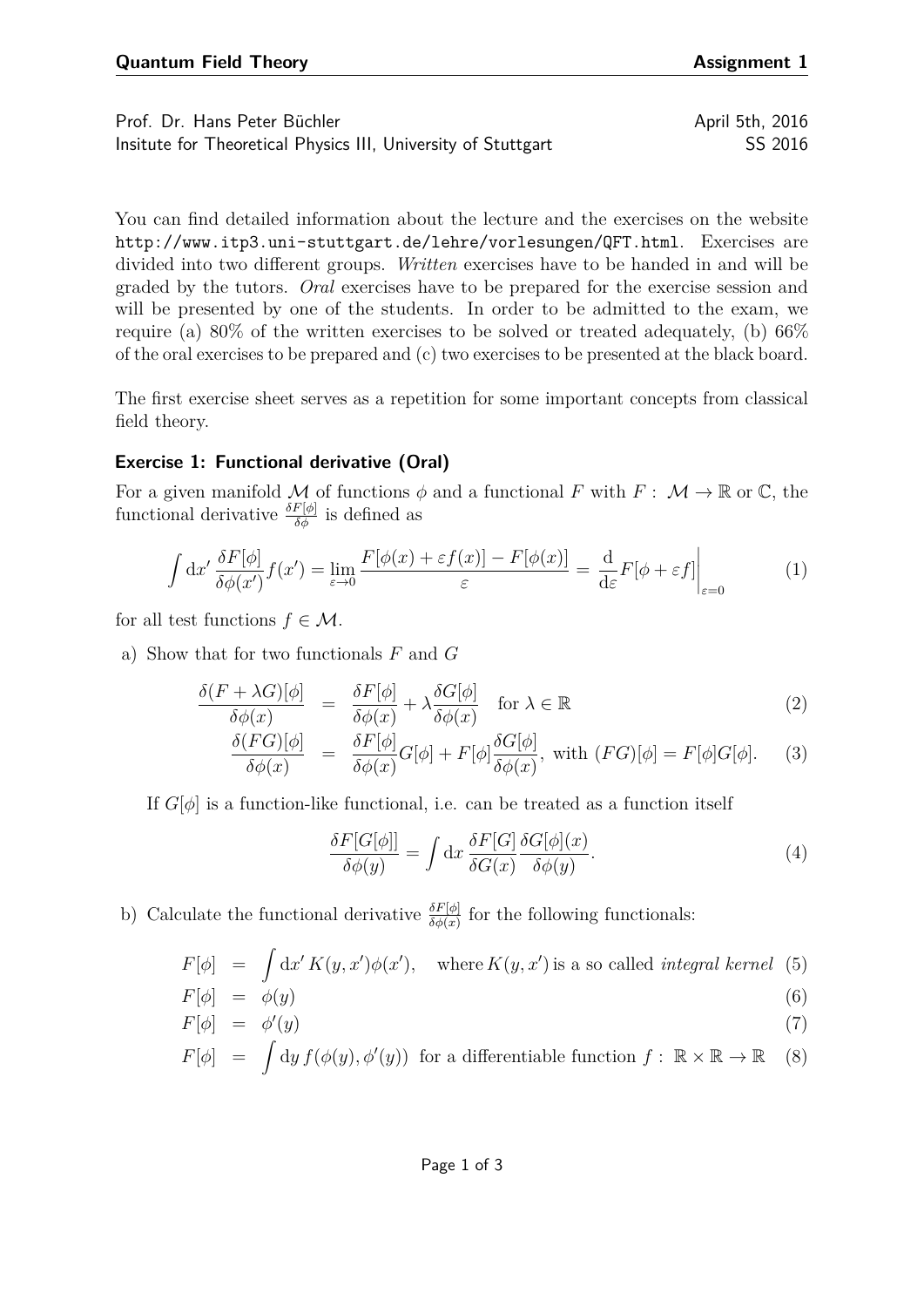## **Exercise 2: Lorentz covariance (Oral)**

This exercise should serve as a **brief** revision of Lorentz covariance and the covariant formulation of classical electromagnetism. In the following, we will work in units where *c* = 1. Further, we will make use of *Einstein notation* where summation over indices appearing twice is assumed.

We first introduce the four-vector

$$
x^{\mu} = (t, \mathbf{r}), \quad \mu = 0, 1, 2, 3,
$$
\n<sup>(9)</sup>

which we will call a **contravariant** vector or tensor of first order. The vector  $x<sub>u</sub>$  is called **covariant** vector. In special relativity, the metric tensor is given by

$$
g^{\mu\nu} = g_{\mu\nu} = \begin{pmatrix} 1 & 0 & 0 & 0 \\ 0 & -1 & 0 & 0 \\ 0 & 0 & -1 & 0 \\ 0 & 0 & 0 & -1 \end{pmatrix}
$$
 (10)

and the relationship between co- and contravariant vectors is given by

$$
x_{\mu} = g_{\mu\nu} x^{\nu}.
$$
\n<sup>(11)</sup>

A **Lorentz vector** is an object that under a Lorentz transformation  $\Lambda^{\mu}{}_{\nu}$  transforms like

$$
\tilde{x}^{\mu} = \Lambda^{\mu}{}_{\nu} x^{\nu}.
$$
\n<sup>(12)</sup>

In tensors of higher order, each index transforms as a Lorentz vector, e.g.

$$
\tilde{A}^{\alpha\beta\gamma}{}_{\delta\varepsilon} = \Lambda^{\alpha}{}_{\mu} \Lambda^{\beta}{}_{\nu} \Lambda^{\gamma}{}_{\xi} \Lambda_{\delta}{}^{\rho} \Lambda_{\varepsilon}{}^{\sigma} A^{\mu\nu\xi}{}_{\rho\sigma}.
$$
\n(13)

A **Lorentz scalar** is a quantity that is invariant under Lorentz transformations.

a) Show that  $x^{\mu}x_{\mu}$  is a Lorentz scalar, i.e. show that  $x^{\mu}x_{\mu} = \tilde{x}^{\sigma}\tilde{x}_{\sigma}$ .

Another important object is the four-gradient

$$
\frac{\partial}{\partial x^{\mu}} = \partial_{\mu} = (\partial_t, \nabla). \tag{14}
$$

b) Compute the d'Alembert operator  $\partial^{\mu}\partial_{\mu}$ . Is this quantity a Lorentz scalar?

In a covariant formulation of electromagnetism, the electric and magnetic field **E** and **B**, respectively, are given by the anti-symmetric field tensor

$$
F_{\mu\nu} = \begin{pmatrix} 0 & E_x & E_y & E_z \\ -E_x & 0 & -B_z & B_y \\ -E_y & B_z & 0 & -B_x \\ -E_z & -B_y & B_x & 0 \end{pmatrix} \qquad F^{\mu\nu} = g^{\mu\alpha}g^{\nu\beta}F_{\alpha\beta} = \begin{pmatrix} 0 & -E_x & -E_y & -E_z \\ E_x & 0 & -B_z & B_y \\ E_y & B_z & 0 & -B_x \\ E_z & -B_y & B_x & 0 \end{pmatrix}
$$
(15)

The fields can also be described by the four-potential  $A_\mu = (\Phi, -\mathbf{A})$ , where  $\Phi$  is a scalar potential and **A** is a vector potential.